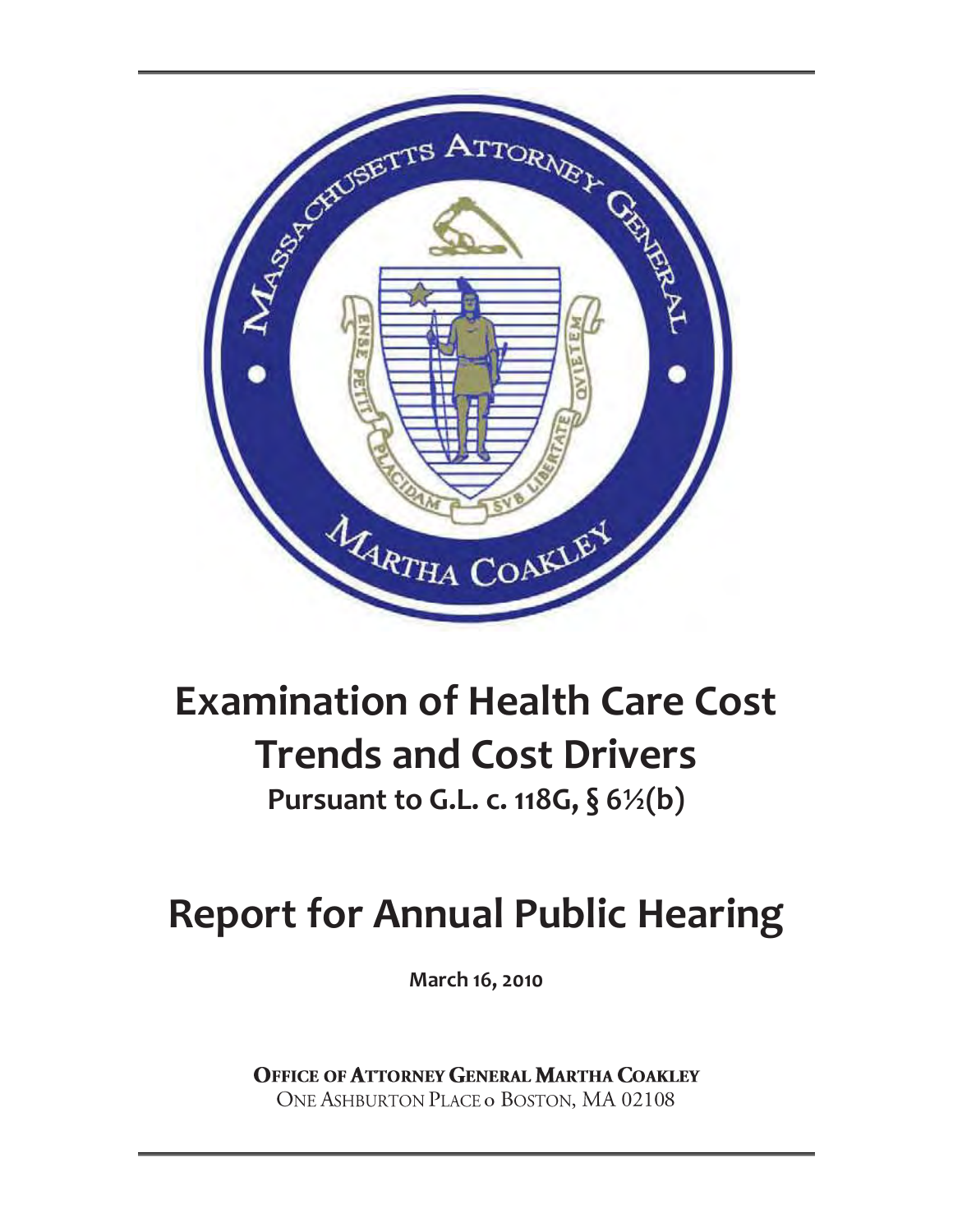measured by the health plans themselves. sought to gauge whether health plans paid more to providers who provide higher quality care, as providers correlate positively with quality as measured by those health plans. In other words, whether those measures influence contract negotiations such that prices paid to health care Rather, our focus was to identify the quality measures that health plans use and to then determine accuracy, statistical significance, or appropriateness of the quality measures we reviewed measured by the health plans themselves. sought to gauge whether health plans paid providers correlate positively with quality as measured by those health plans. In other words, we whether those measures influence contract negotiations such that prices paid to health care Rather, our focus accuracy, statistical significance, or appropriateness of the quality measures we reviewed. was to identify the quality measures that health plans use and to then determine more to providers who provide higher quality care, as We

### **III. FINDINGS FINDINGS**

## **A.** offering similar levels of service. vary significantly within the same geographic area and amongst providers Prices paid by health insurance companies to hospitals and physician groups **offering similar levels of service. vary significantly within the same geographic area and amongst providers Prices paid by health insurance companies to hospitals and physician groups**

payments. twice the rate of the lowest paid provider). levels. As shown below, the difference in prices paid to the lowest paid provider versus the highest paid provider can exceed  $100\%$  (i.e., the highest paid provider can be paid more than twice the rate of the lowest paid provider). We found wide disparities in both prices and levels. levels. As shown below, the difference in prices paid to the lowest paid provider versus the Health insurers in Massachusetts pay health care providers at significantly different Health insurers in Massachusetts pay health care providers at significantly different paid provider can exceed 100% (i.e., the highest paid provider can be paid more than We found wide disparities in both prices and

### **1.** Variation in Hospital Prices **Variation in Hospital Prices**

Massachusetts hospitals for the same market basket of services Massachusetts hospitals for the same market basket of services. The following graph shows the variation in prices paid by one major insurer The following graph shows the variation in prices paid by one major insurer to  $\overline{5}$ 



## Variation in BCBS's Hospital Prices (2008) **Variation in BCBS's Hospital Prices (2008)**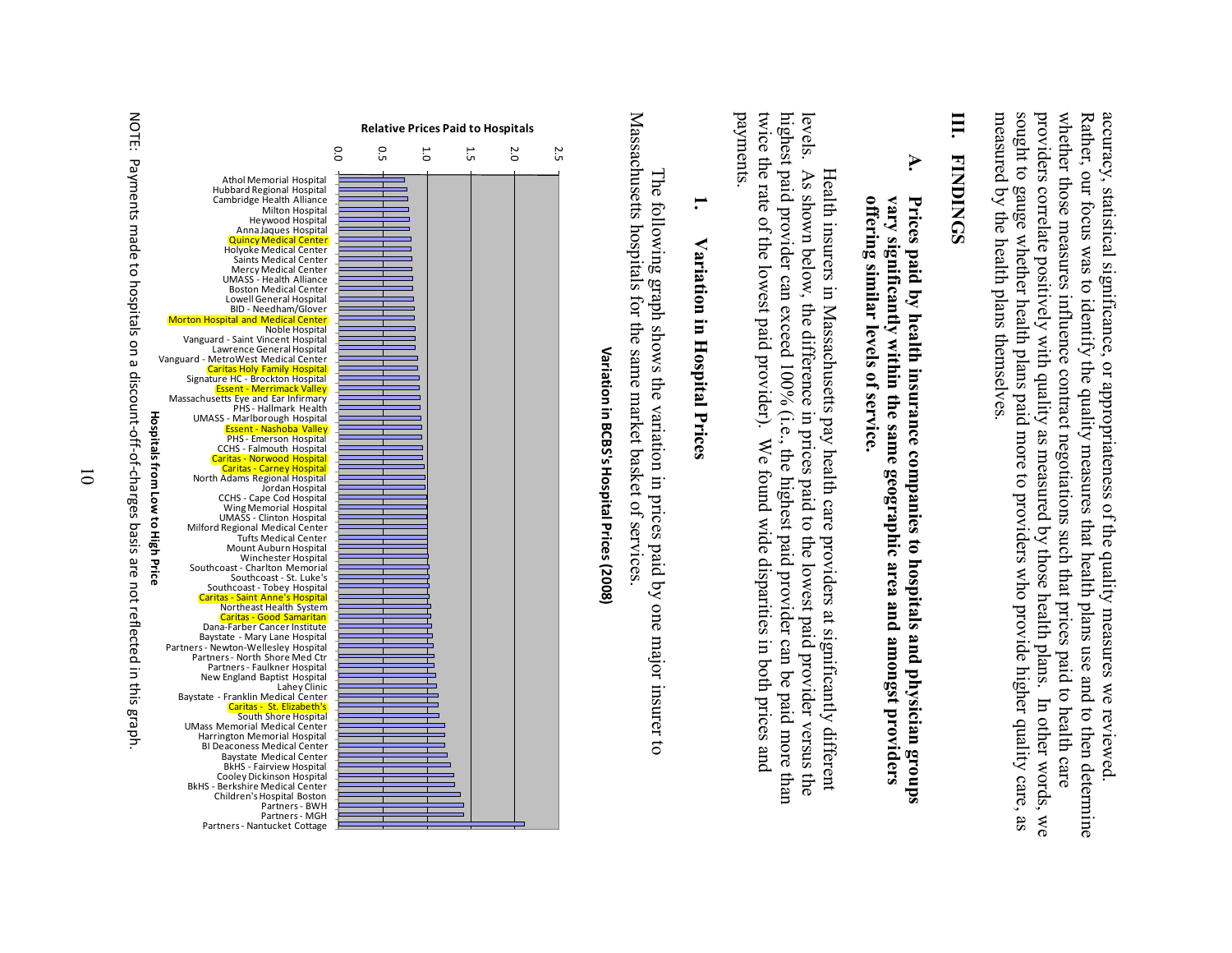network a There is roughly a 90% difference in the price this insurer pays to the lowest paid hospital in its nd the price it pays to the *second* highest paid hospital (relative prices of about 0.75 v. 1.4). 9

hospitals in Massachusetts, taking into account volume, product mix, service mix, and other factors particular to each hospital's payment history. factors particular to each hospital's payment history. hospitals in Massachusetts, taking into account volume, product mix, service mix, and other The next two graphs show the variation in payments made by two major insurers to The next two graphs show the variation in payments made by two major insurers to



Variation in HPHC's Hospital Payments (2008) **Variation in HPHC's Hospital Payments (2008)**

network exceeds 300% (relative payments ranging from just under 0.4 to 1.6). The difference in payments made to the lowest paid versus highest paid hospital in this insurer's network exceeds 300% (relative payments ranging from just under 0.4 to 1.6). The difference in payments made to the lowest paid versus highest paid hospital in this insurer's

<sup>&</sup>lt;sup>9</sup> The price differential is about 180% between the lowest and very highest paid hospital, which is a community hospital with negotiated prices that appear to be significantly higher than all other hospitals hospital with negotiated prices that appear to be significantly higher than all other hospitals. The price differential is about 180% between the lowest and very highest paid hospital, which is a community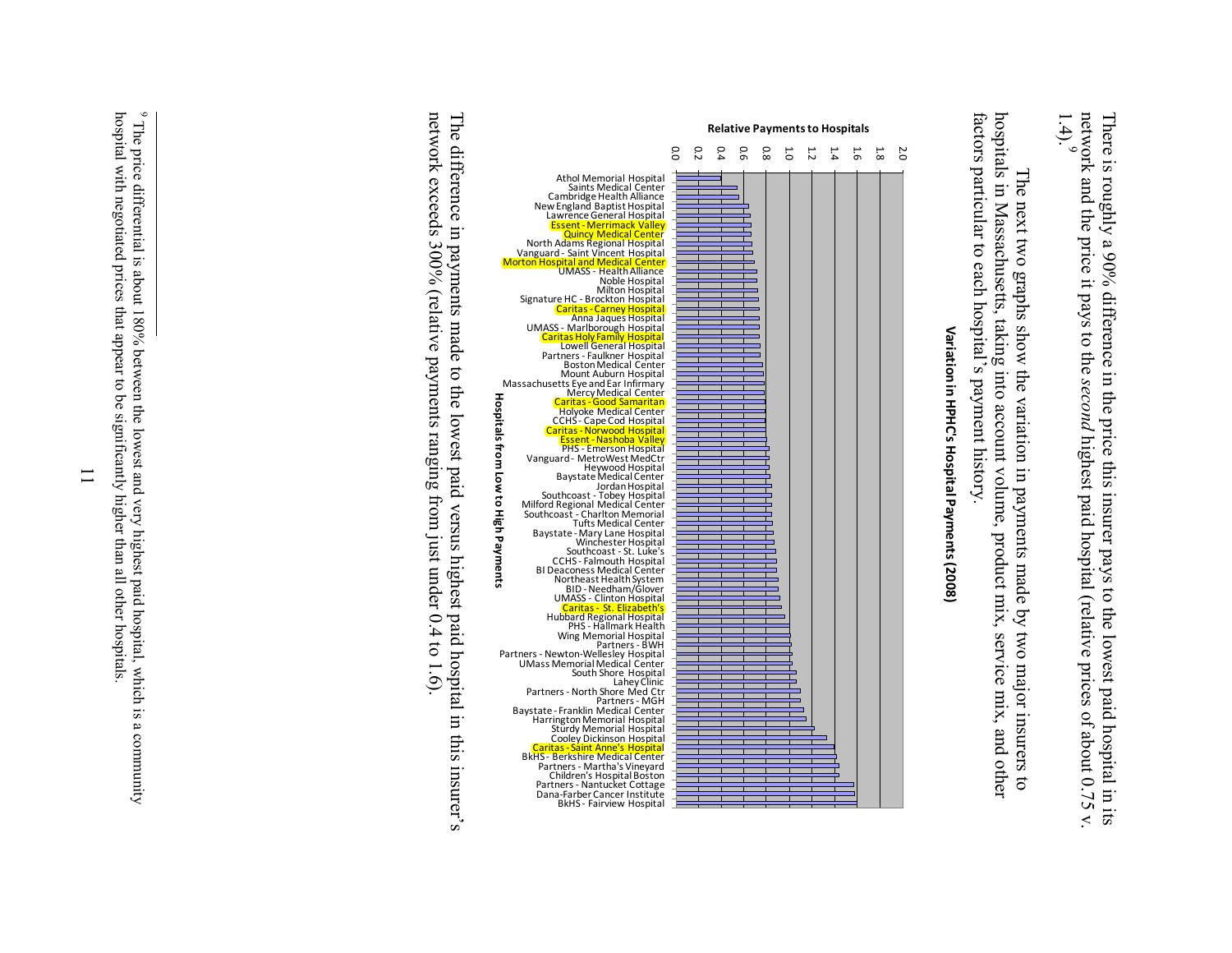



The difference in payments made to the lowest paid versus highest paid hospital in this insurer's network is about  $240\%$  (relative payments ranging from just under 0.6 to almost 2.0). network is about 240% (relative payments ranging from just under 0.6 to almost 2.0). The difference in payments made to the lowest paid versus highest paid hospital in this insurer's

## **2.** Variation in Physician Prices **Variation in Physician Prices**

physician groups in its network. physician groups in its network. This next graph shows the significant variation in prices paid by one major insurer to the This next graph shows the significant variation in prices paid by one major insurer to the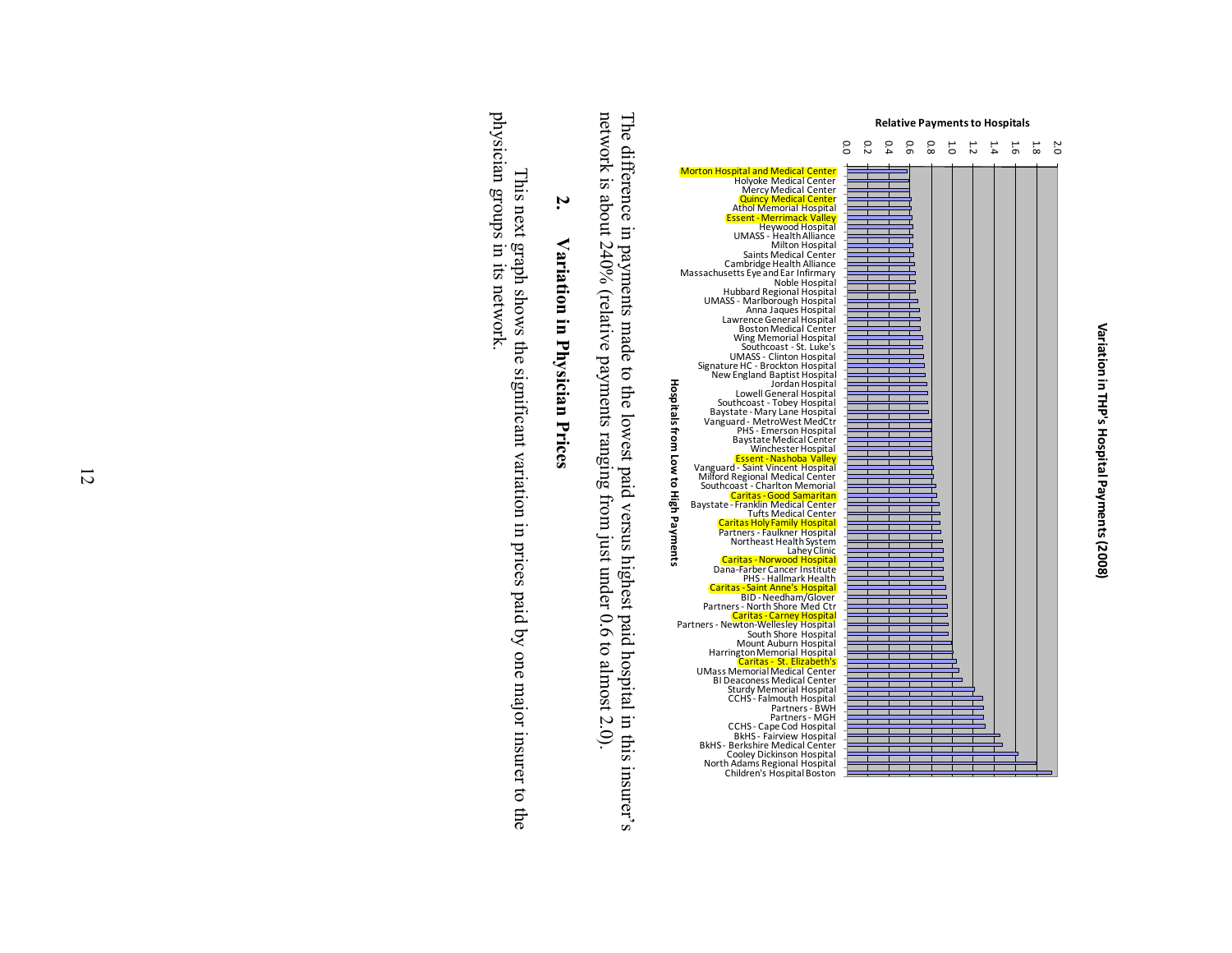



highest paid group  $(3.24)$  is 224% higher than the price of the lowest paid groups  $(1.0)$ . graph) and its second highest paid group is about  $90\%$  (1.0 v. 1.89). The difference in prices this insurer pays its lowest paid groups ("All Other Groups" at far left of highest paid group (3.24) is 224% higher than the price of the lowest paid groups (1.0). graph) and its second highest paid group is about 90% (1.0 v. 1.89). The price of the very The difference in prices this insurer pays its lowest paid groups ("All Other Groups" at far left of The price of the very

particular to each group's payment history. particular to each group's payment history. insurers The next two graphs show the significant variation in payments made by two major  $\sigma$ physician groups in Massachusetts, taking into account volume and other factors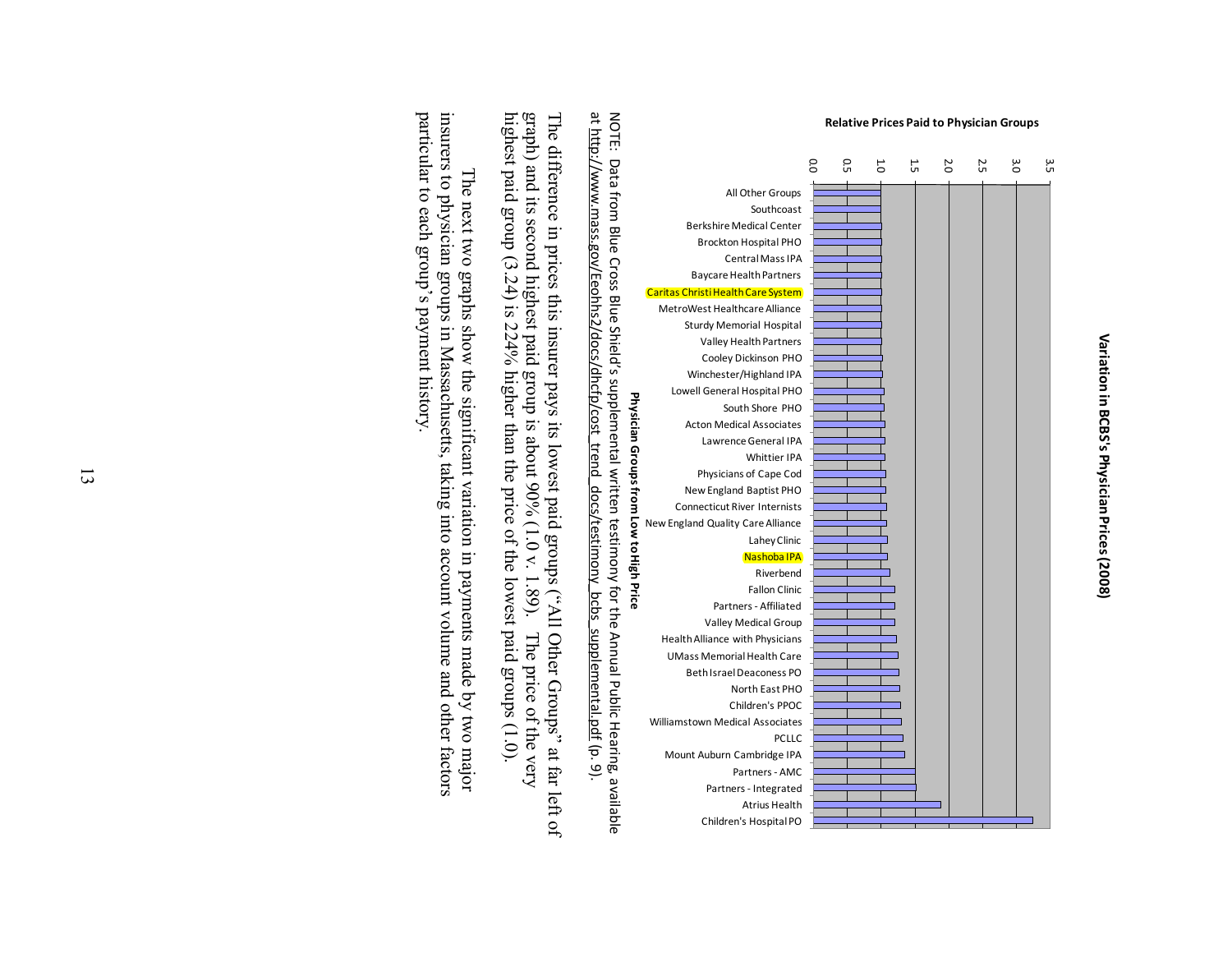![](_page_5_Figure_0.jpeg)

physician group in this insurer's network exceeds  $130\%$  (relative payments ranging from just over 0.6 to 1.5). The difference in payments made to the lowest paid physician group versus the highest paid over 0.6 to 1.5). physician group in this insurer's network exceeds 130% (relative payments ranging from just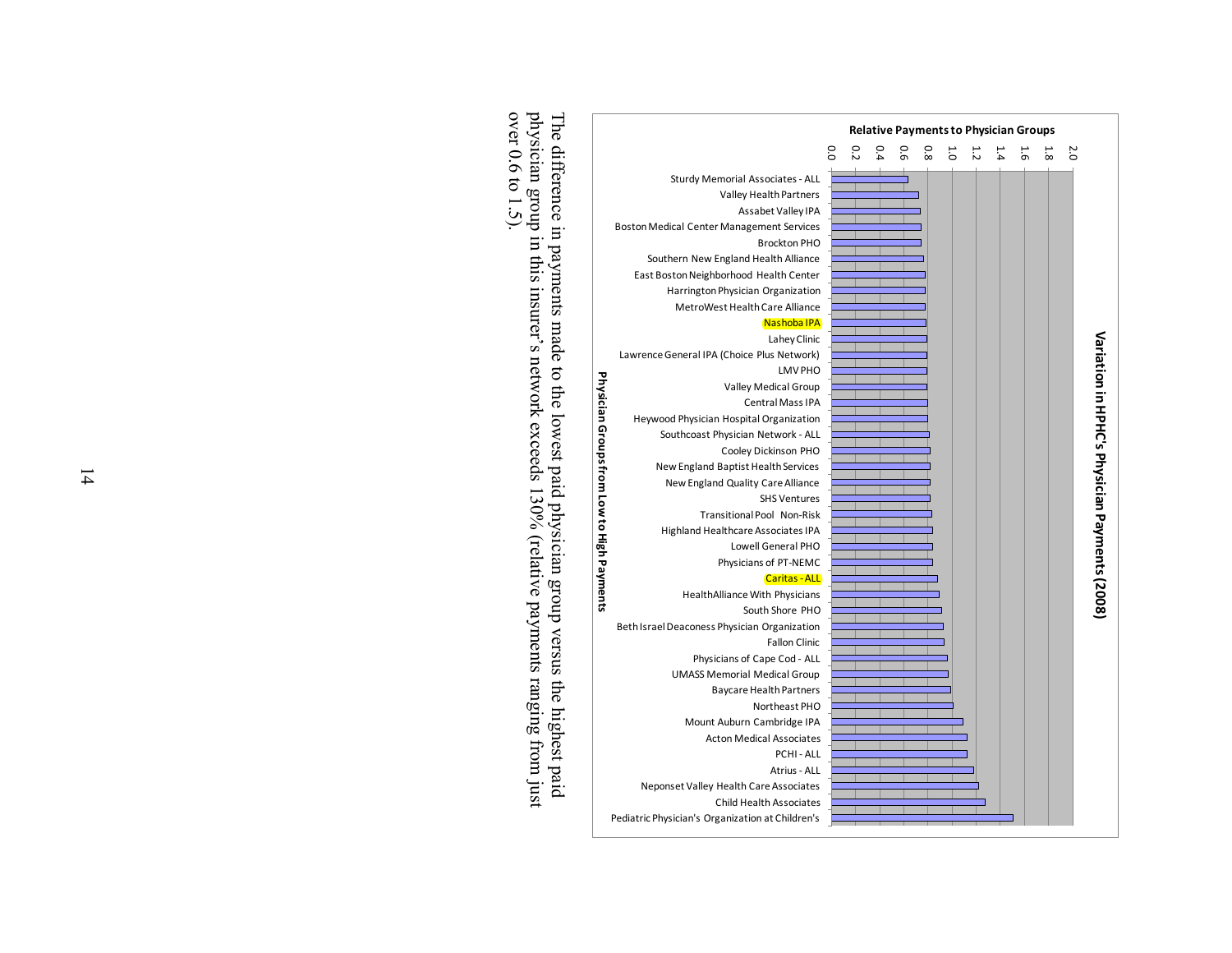![](_page_6_Figure_0.jpeg)

groups shown represent 95.8% of the allowed dollars in THP's network in 2008 the provider screives to rist, services, which includes the portions paid by both the instreu and the construmer). The groups shown represent 95.8% of the allowed dollars in the provider receives for its services, which includes the portions paid by both the insurer and the consumer). The NOTE: Graph does not show groups with less than \$1 million in amounts allowed in 2008 (the contracted amount NOTE: Graph does not show groups with less than \$1 million in amounts allowed in 2008 (the contracted amount THP's network in 2008.

The difference in payments made to the lowest paid physician group versus the highest paid<br>physician group in this insurer's network exceeds 130% (relative payments ranging from about The difference in payments made to the lowest paid physician group versus the highest paid n group in this insurer's network exceeds 130% (relative payments ranging from about 0.7 to 1.7).

results: Insurers are paying hospitals and physician groups in their networks at widely varying levels. results: Insurers are paying hospitals and physician groups in their networks at widely varying This comparative price information and comparative payment information show the same This comparative price information and comparative payment information show the same

## **3.** Continuing Variation in Prices **Continuing Variation in Prices**

care market. 2008. Massachusetts hospitals from 2004 to 2008 decreased modestly from 103% in 2004 to 80% in care market. The table below shows that the difference in prices paid by one major insurer to  $\overline{0}$ We found wide variation in hospital and physician prices that persist in our current health We found wide variation in hospital and physician prices that persist in our current health The table below shows that the difference in prices paid by one major insurer to

<sup>&</sup>lt;sup>10</sup> This table, available at <u>http://www.mass.gov/Eeohhs2/docs/dhcfp/cost\_trend\_docs/testimony\_BCBSMA\_AG</u><br>(p. 21), was calculated for hospitals that are paid through inpatient base case rates and outpatient fee schedules does not include hospital services that are paid for on a discount-off-of charges basis, or through some other method does not include hospital services that are paid for on a discount-off-of charges basis, or through some other method. (p. 21), was calculated for hospitals that are paid through inpatient base case rates and outpatient fee schedules. It and the state of the state of the This table, available at http://www.mass.gov/Eeohhs2/docs/dhcfp/cost\_trend\_docs/testimony\_BCBSMA\_AG.pdf AG.pdf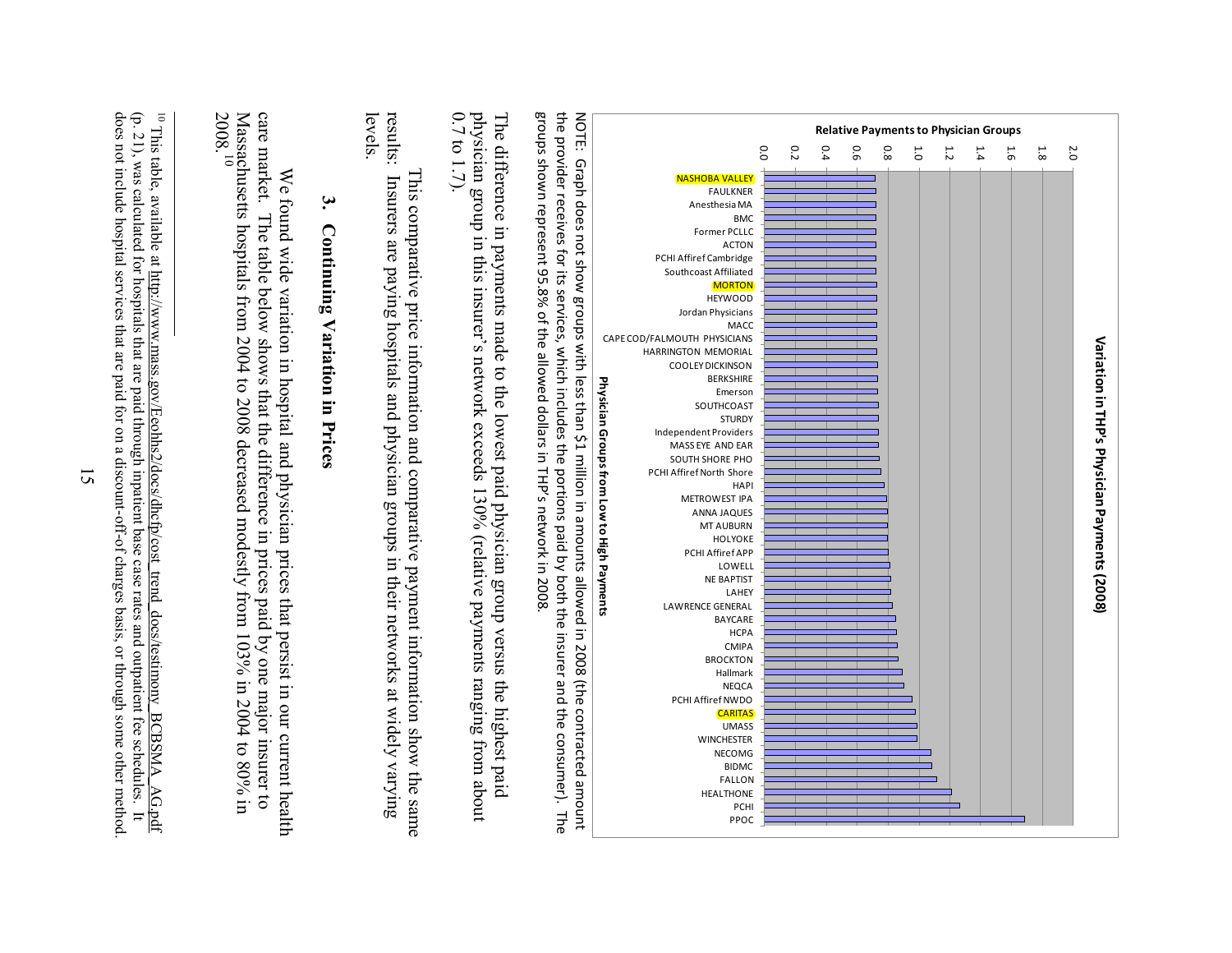### **Range of Payments for Acute Care Hospitals Paid on BCBSMA DRGs and Outpatient Fee Schedules**

|             | <b>All Products</b> |      |  |
|-------------|---------------------|------|--|
|             | Blended IP/OP*      |      |  |
|             | Low                 | High |  |
| FY04        | 1.00                | 2.03 |  |
| <b>FY05</b> | 1.00                | 1.99 |  |
| <b>FY06</b> | 1.00                | 1.89 |  |
| FY07        | 1.00                | 1.84 |  |
| <b>FY08</b> | 1.00                | 1.80 |  |

\*1.0 = Lowest rate in network for that service category and that product \*2004 All Products category [reflects] inpatient only

From 2004 to 2008, the variation in prices paid to physician groups in this insurer's network widened, with the difference in prices paid to the lowest paid versus highest paid group increasing from 102% in FY2004 to 230% in FY2008.

### **Range of Payments for Large Physician Groups**

|             | All Products |      |  |  |
|-------------|--------------|------|--|--|
|             | Low          | High |  |  |
| <b>FY04</b> | 1.00         | 2.02 |  |  |
| <b>FY05</b> | 1.00         | 2.57 |  |  |
| <b>FY06</b> | 1.00         | 2.91 |  |  |
| <b>FY07</b> | 1.00         | 3.18 |  |  |
| <b>FY08</b> | 1.00         | 3.30 |  |  |

<sup>\*1.0 =</sup> Network Fee Schedule

As the above tables show, insurer and provider contract negotiations continue to produce prices for hospitals and physician groups that vary widely. Because of these existing wide variations, even if hospitals and physician groups were held to identical rate increases going forward, prices disparities would remain and, in fact, the price gap would grow over time.

**B. Price variations are not correlated to (1) quality of care, (2) the sickness of the population served or complexity of the services provided, (3) the extent to which a provider cares for a large portion of patients on Medicare or Medicaid, or (4) whether a provider is an academic teaching or research facility. Moreover, (5) price variations are not adequately explained by differences in hospital costs of delivering similar services at similar facilities.** 

### **1. Wide disparities in price are not explained by differences in quality of care**

Wide variations in price are unexplained by differences in quality of care as measured by the insurers themselves. We compared price and quality data using dozens of graphs and statistical calculations to determine whether there is a correlation between price paid and quality measured. These graphs include comparisons of physician and hospital prices to insurers' own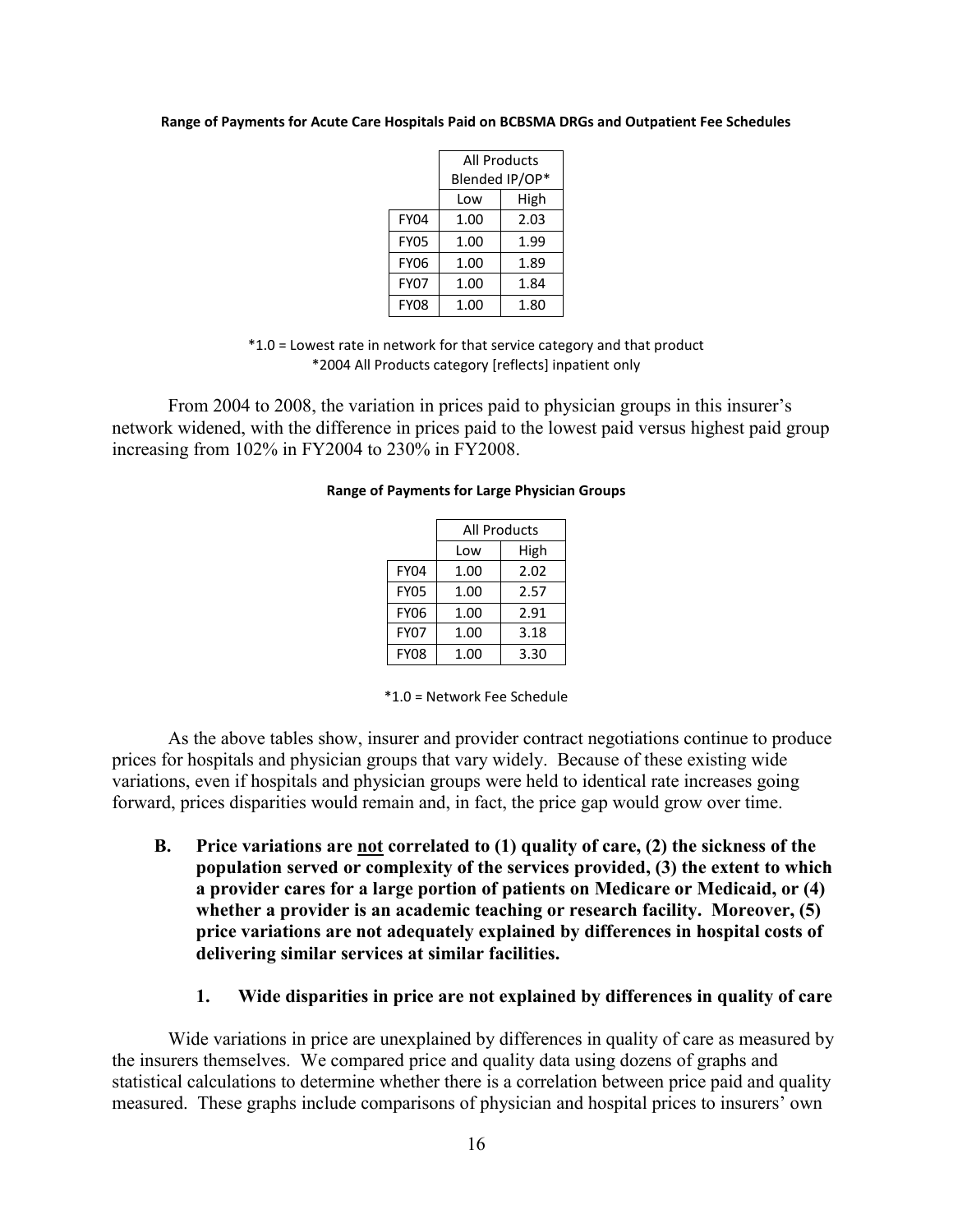a more complex or sicker population on average. hospitals with a CMI above 1.0 are paid less than dozens of hospitals with CMIs below 1.0. Massachusetts sorted from lowest to highest paid based on the prices or relative payments of<br>three major health plans. The highest paid hospitals do not have the highest CMIs and some Finance and Policy and publicly available on the Executive Office of Health and Human Services' website.<sup>13</sup> A CMI of 1.0 is average and hospitals with a higher CMI (above 1.4 Services' website.<sup>13</sup> A CMI of 1.0 is averag hospitals with a CMI above 1.0 are paid less than dozens of hospitals with CMIs below 1.0. Massachusetts sorted from lowest to highest paid based on the prices or relative payments of a more complex or sicker population on average. The next three graphs show hospitals in Services' website. Finance and Policy and publicly available on the Executive Office of Health and Human health plans. The highest paid hospitals do not have the highest CMIs and some A CMI of 1.0 is average and hospitals with a higher CMI (above 1.0) serve A CMI of 1.0 is average and hospitals with a higher CMI (above 1.0) serve The next three graphs show hospitals in

![](_page_8_Figure_1.jpeg)

Variation in BCBS's Hospital Prices with Hospital Case Mix Index Noted (2008) **Variation in BCBS's Hospital Prices with Hospital Case Mix Index Noted (2008)**

the hospital campuses on a weighted basis using the number of admissions at each campus NOTE: Where DHCFP reported CMI separately for related hospitals or hospital campuses, we blended the CMIs of the hospital campuses on a weighted basis using the number of admissions at each campus. NOTE: Where DHCFP reported CMI separately for related hospitals or hospital campuses, we blended the CMIs of

 $\frac{1}{3}$  See HSD04, available at http://www.mass.gov/?pageID=eohhs2terminal&L=6&L0=Home&L1=Researcher&L2= hhs2 al+Summary+Utilization+Data&sid=Eeohhs2&b=terminalcontent&f=dhcfp\_researcher\_hsudf\_hsudf\_08&csid=Eeo Physical+Health+and+Treatment&L3=Health+Care+Delivery+System&L4=DHCFP+Data+Resources&L5=Hospit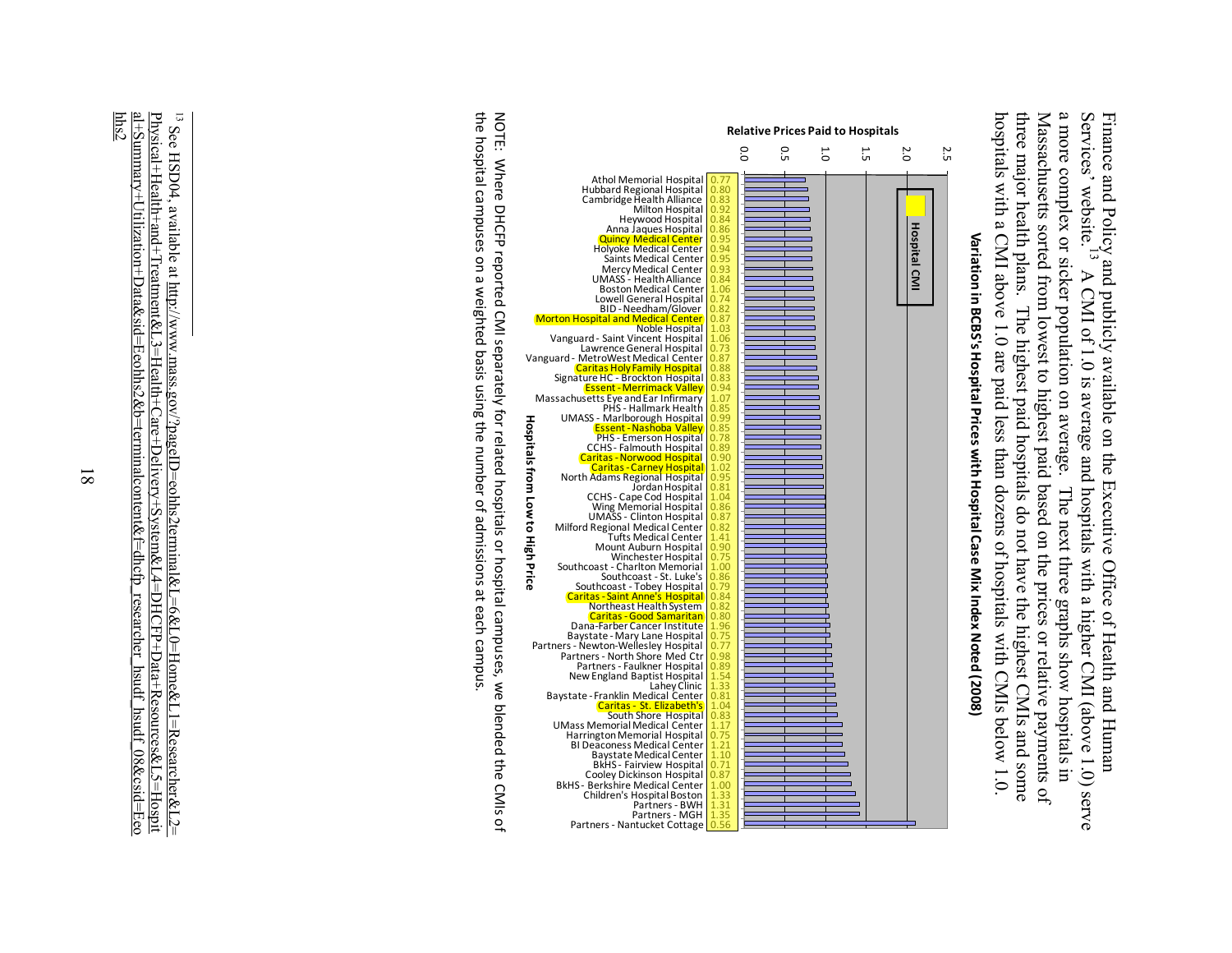![](_page_9_Figure_0.jpeg)

# Variation in HPHC's Hospital Payments with Hospital Case Mix Index Noted (2008) **Variation in HPHC's Hospital Payments with Hospital Case Mix Index Noted (2008)**

![](_page_9_Figure_3.jpeg)

**Hospitals from Low to High Payments**

៊

**High Payments** 

Hospitals from Low

 $\overline{6}$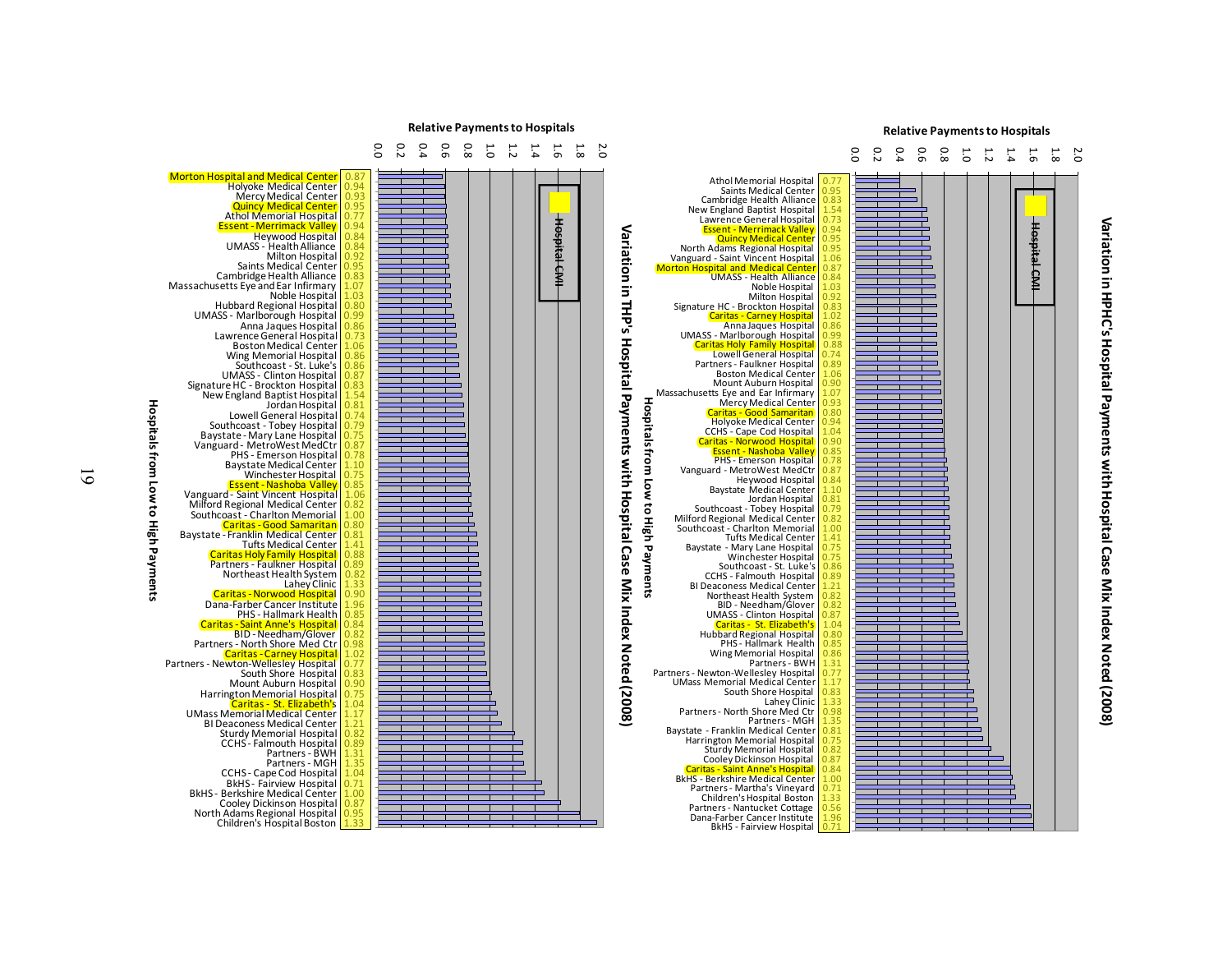### **b.** Provider Groups **Provider Groups**

some provider groups cannot reliably be explained by the fact that these groups care for sicker data to reflect differences in the acuity of the populations served by particular provider groups. populations. member amount paid to providers and the acuity of the populations that the providers serve care for sicker (i.e., higher acuity) populations. We examined whether high-spending providers – those who have a higher TME per patient than<br>their peers (whether due to higher prices, higher utilization, or a combination thereof) – tend to group do not correlate to the acuity or complexity of the populations served as measured by the health status score provided to us by health plans. Plans use health status scores to adjust TME populations. some provider groups cannot reliably be explained by the fact that these groups care for sicker 1.0) are sometimes high spenders and sometimes low spenders. Providers caring for populations that are relatively healthy (i.e., health status score of less than 1.0) are sometimes high spenders and sometimes low spenders. It appears the higher expenses of 1.0) 1.0) are sometimes high spenders and sometimes low spenders. It appears the higher Providers caring for populations that are relatively healthy (i.e., health status score of less than member amount paid to providers and the acuity of the populations that the providers serve. care for sicker (i.e., higher acuity) populations. We found no correlation between the per We examined whether high-spending providers – those who have a higher TME per patient than data to reflect differences in the acuity of the populations served by particular provider groups. group do not correlate to the acuity or complexity of the populations served as measured by the We also found that the total medical expenses (TME) associated with each provider h status score provided to us by health plans. Plans use health status scores to adjust TME We also found that the total medical expenses (TME) associated with each provider rs (whether due to higher prices, higher utilization, or a combination thereof) – tend to We found no correlation between the per

![](_page_10_Figure_2.jpeg)

![](_page_10_Figure_3.jpeg)

(2) We received separate TME for Children's PPOC and Children's Mospital PO, which we blended into a single Graph includes all provider groups with at least 18,000 BCBS HMO/POS member months (1,500 members) adults. lower health status scores than adult providers since children, on average, have fewer health care needs than lower health status scores than adult providers since children, on average, have fewer health care needs than TME figure for Children's by weighting by each group's membership. In general, pediatric providers have We received separate TME for Graph includes all provider groups with at least 18,000 BCBS HMO/POS member months (1,500 members). for Children's by weighting by Children's PPOC and Children's Hospital PO, which we each group's membership. In general, pediatric providers have blended into a single

 $\Xi$ NOTES: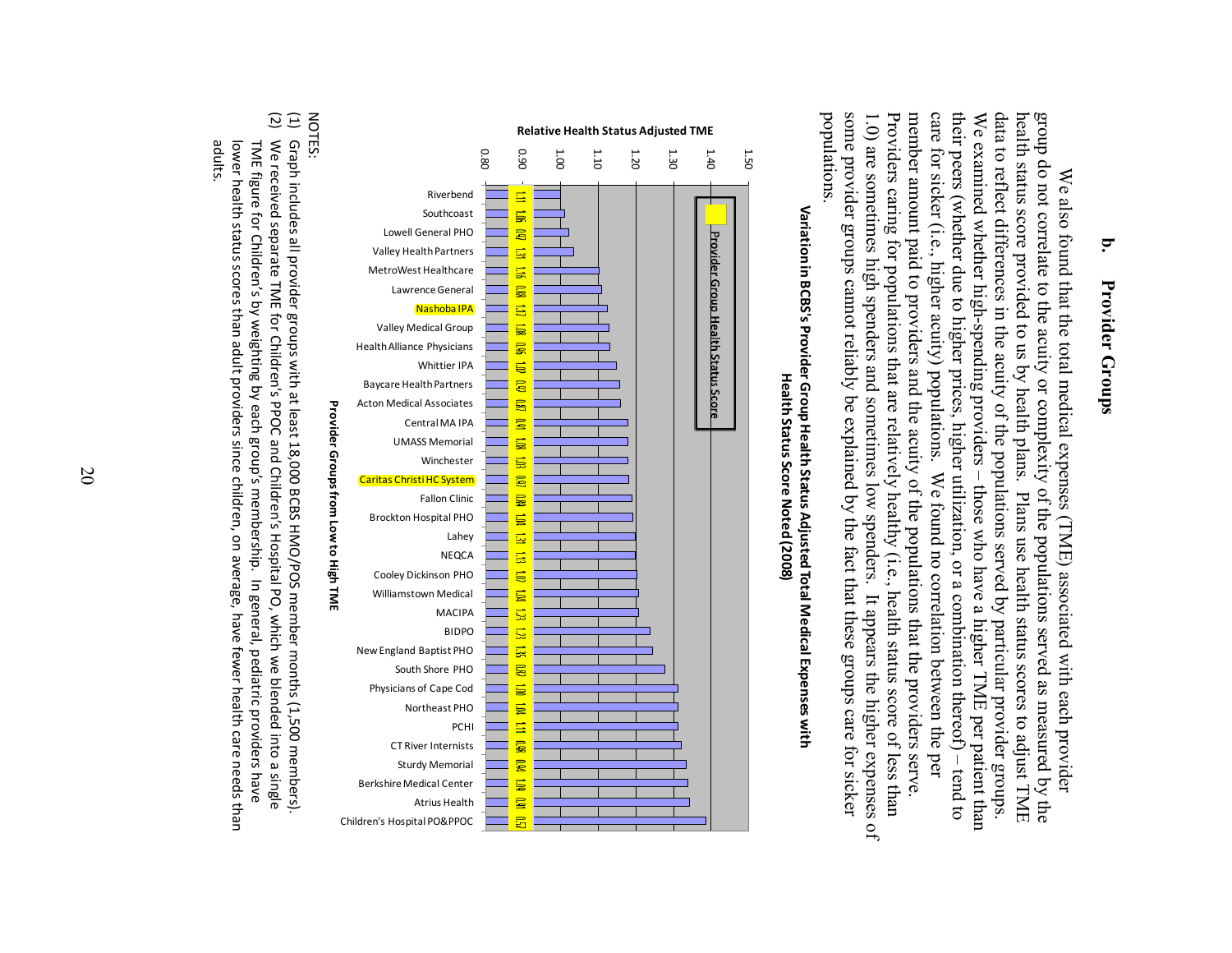![](_page_11_Figure_0.jpeg)

## Variation in HPHC's Provider Group Health Status Adjusted Total Medical Expenses **Variation in HPHC's Provider Group Health Status Adjusted Total Medical Expenses**with Health Status Score Noted (2008) **with Health Status Score Noted (2008)**

NOTES:

- Graph includes all provider groups with at least 5,000 Harvard Pilgrim HMO/POS member months. Graph includes all provider groups with at least 5,000 Harvard Pilgrim HMO/POS member months.
- (2)  $\Xi$ In limited instances where we received separate TME for subgroups comprising a provider group, we blended the subgroups' respective TME into a single TME figure for the entire provider group by weighting by each the subgroups' respective TME into a single TME figure for the entire provider In limited instances where we received separate TME for subgroups comprising a provider group, we blended membership. group by weighting by each

subgroup's

## **3.** provider cares for a large portion of patients on Medicare or Medicaid **provider cares for a large portion of patients on Medicare or Medicaid**  Wide disparities in prices are not explained by the extent to which a **Wide disparities in prices are not explained by the extent to which a**

identified by DHCFP as DSH (shown in red) generally on the lower end of the payment<br>spectrum. three major health plans' relative prices or payments to Massachusetts hospitals with hospitals Medicare, Medicaid, other government payers, and/or free care. identified by DHCFP as DSH (shown in red) generally on the lower end of the payment three major health plans' relative prices or payments to Massachusetts hospitals with hospitals Medicare, Medicaid, other government payers, and/or free care. The three graphs below show (DSHs), which have a large percentage (e.g., 63% or more) of patient charges attributed to (DSHs), which have a large percentage (e.g., 63% or more) of patient charges attributed to Commercial insurers generally pay lower prices to disproportionate share hospitals Commercial insurers generally pay lower prices to disproportionate share hospitals The three graphs below show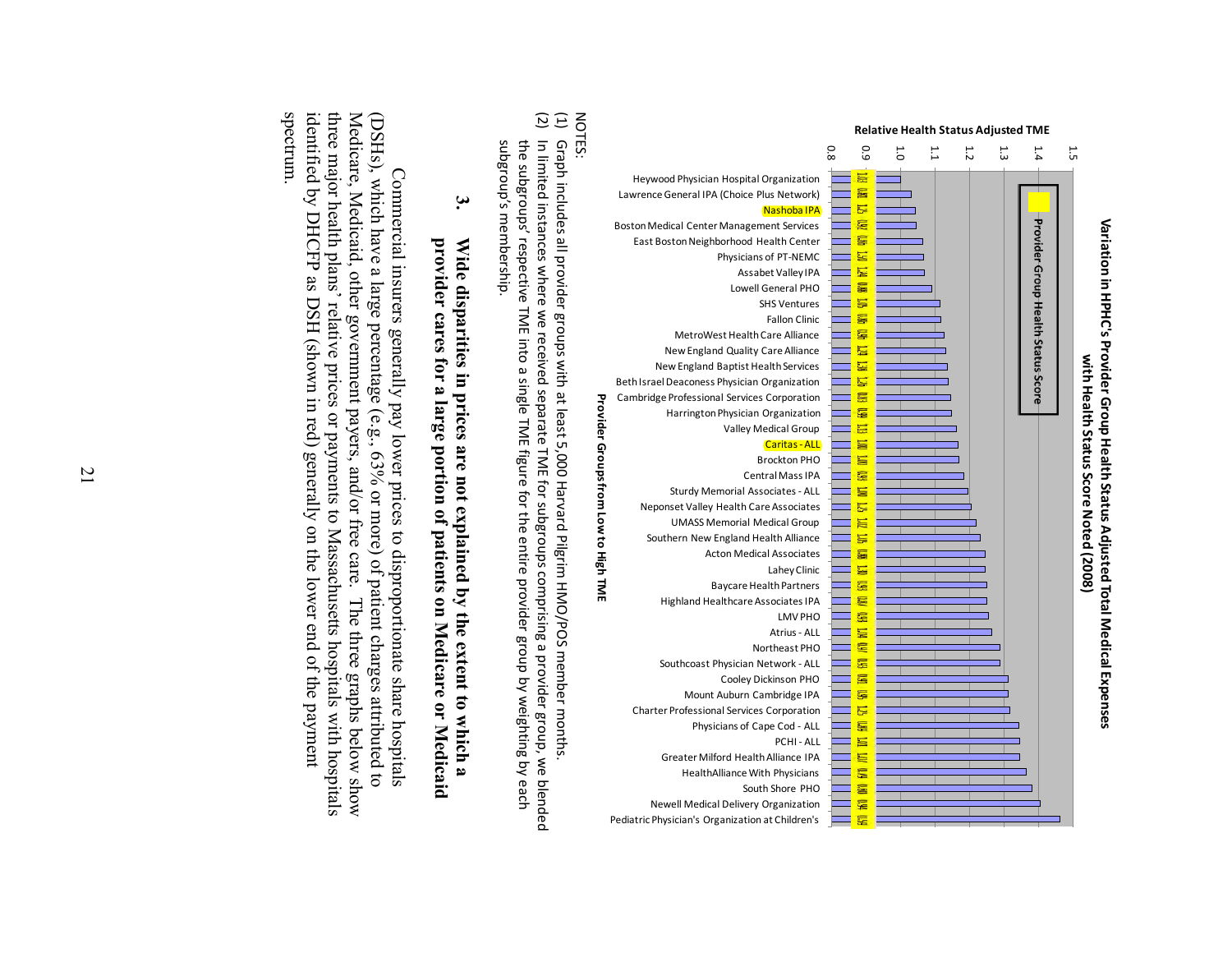![](_page_12_Figure_0.jpeg)

## Variation by DSH Status in BCBS's Hospital Prices (2008) **Variation by DSH Status in BCBS's Hospital Prices (2008)**

2.0

![](_page_12_Figure_3.jpeg)

22

**Hospitals from Low to High Payments**

Hospitals from Low to High Payments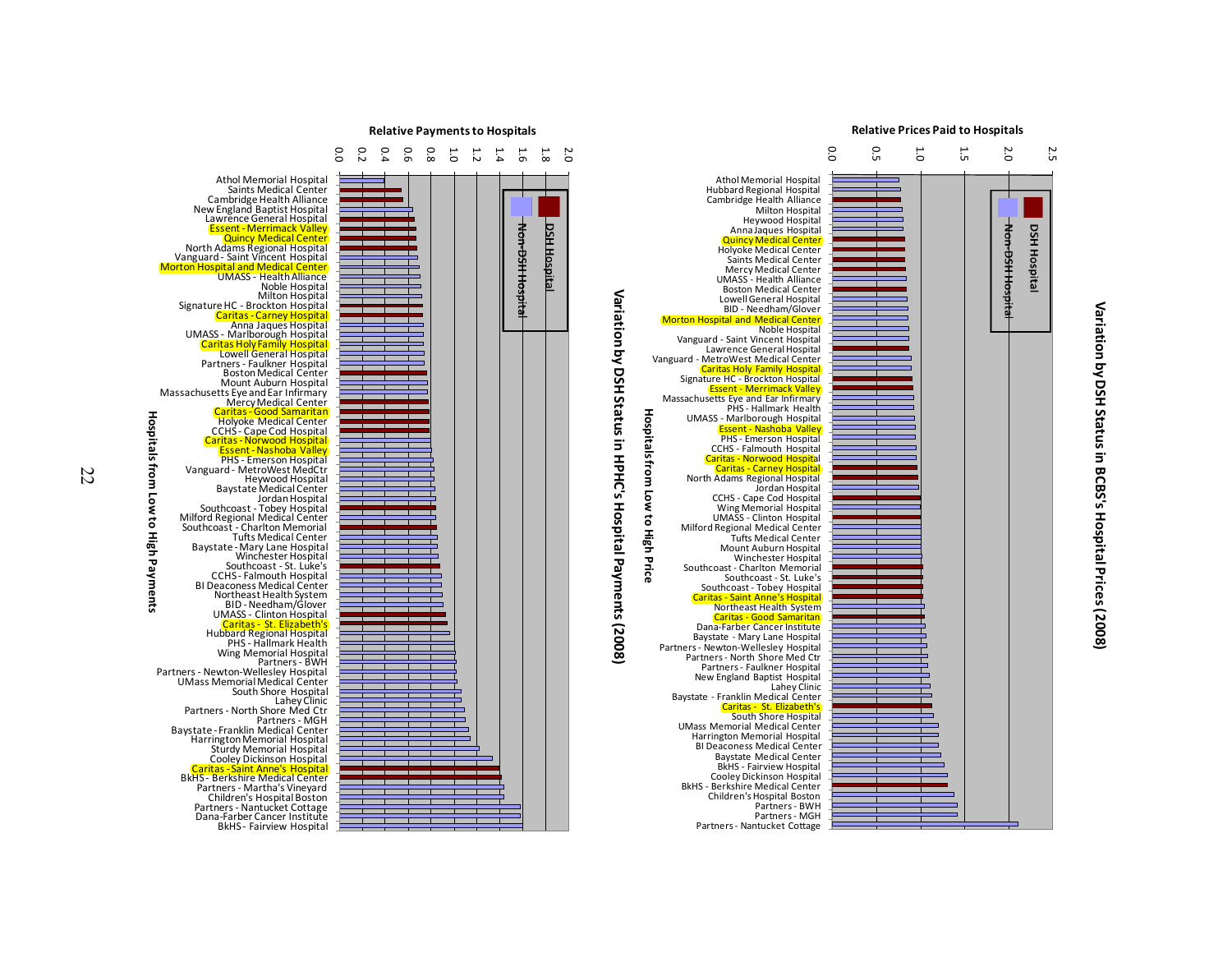![](_page_13_Figure_0.jpeg)

**Variation by DSH Status in THP's Hospital Payments (2008)**

Variation by DSH Status in THP's Hospital Payments (2008)

average, these plans pay non-DSH hospitals prices or payments that are about 9 to 26% higher than those paid to DSH hospitals. than those paid to DSH hospitals. average, these plans pay non-DSH hospitals prices or payments that are about 9 to 26% higher As shown in the table below, information from these three health plans shows that on As shown in the table below, information from these three health plans shows that on

| in Price/<br>Difference<br>Percent |
|------------------------------------|
|------------------------------------|

NOTE: The calculation of average differences in payments made by HPHC and THP is weighted by hospital volume,<br>since the payment information provided by HPHC and THP factors in volume. The calculation of average non-DSH hospitals would increase from 8.9% to 19.1% (with DSH paid at 85.9% of network average and non-DSH at BCBS calculation was weighted by hospital volume, the percent difference in prices paid by BCBS to DSH versus differences in prices paid by BCBS is not weighted, since price does not take hospital volume into account. If the 102.3%). non-DSH hospitals would increase from 8.9% to 19 BCBS calculation was weighted by hospital volume, the percent difference in prices paid by BCBS to DSH versus b differences in prices paid by BCBS is not weighted, since price does not take hospital volume into account. I since the payment information provided by HPHC and THP factors in volume. The calculation of average NOTE: The calculation of average differences in payments made by HPHC and  $F$ HPHC and  $F$  is  $\sim$   $\sigma$  in  $\sigma$  is  $\sim$   $\sigma$  in  $\sigma$  is  $\sim$   $\sigma$  in  $\sigma$  is  $\sim$   $\sigma$  in  $\sigma$  is  $\sim$   $\sigma$  in  $\sigma$  is  $\sim$   $\sigma$  in  $\sigma$  is  $\$ .1% (with DSH paid at 85.9% of network average and non-DSH at

23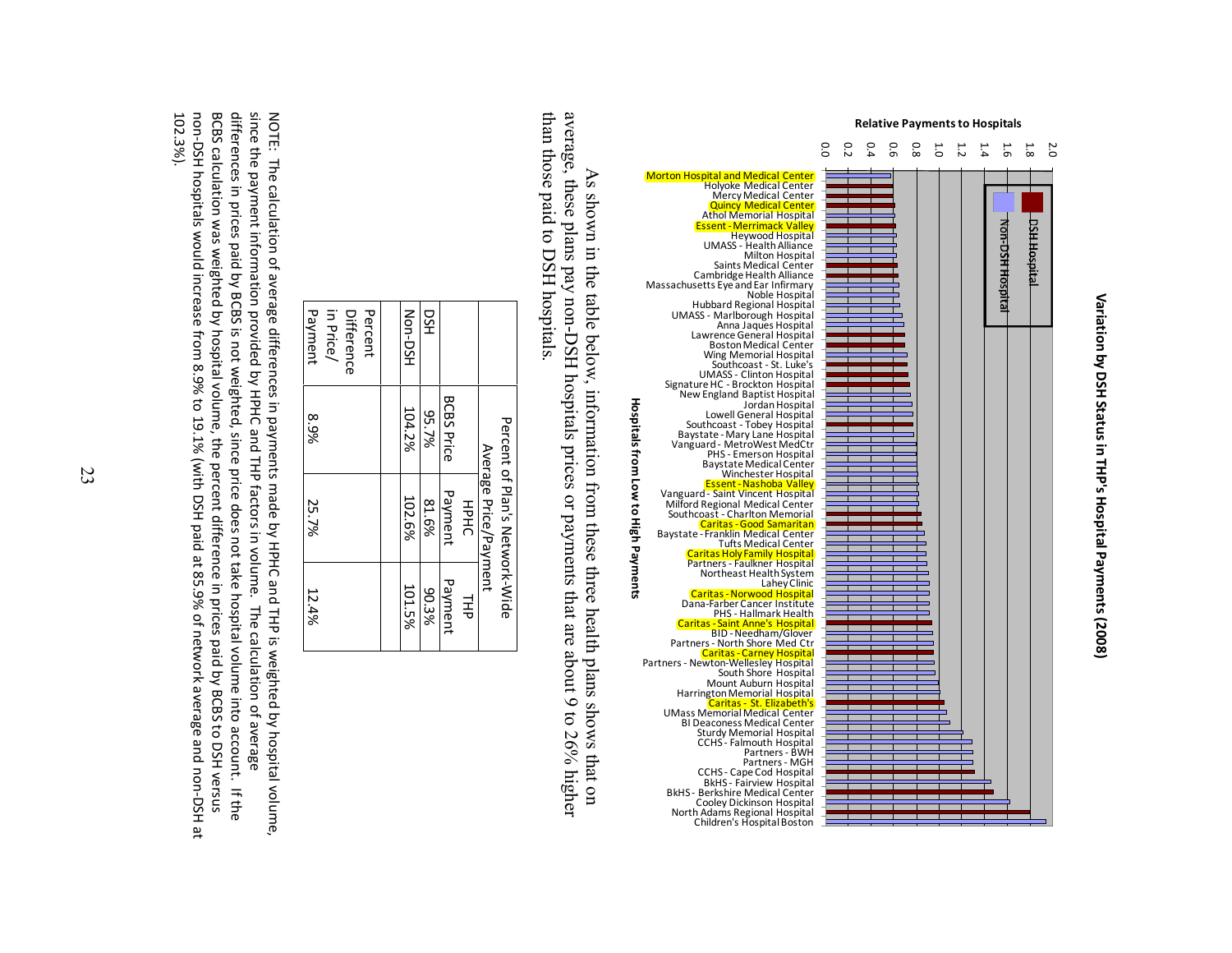## **4.** academic teaching or research facility **academic teaching or research facility**  Wide disparities in prices are not explained by whether a provider is an **Wide disparities in prices are not explained by whether a provider is an**

of community hospitals that are not academic teaching or research facilities DHCFP as teaching hospitals (shown in red) are paid at widely varying levels. While some<br>teaching hospitals command above-average rates, others are paid significantly less than dozens plans' relative prices or payments to Massachusetts hospitals, those hospitals identified by and research services. of community hospitals that are not academic teaching or research facilities. DHCFP as teaching hospitals (shown in red) are paid at widely varying levels. While some and research services. As shown in the three graphs below, which illustrate three major health g hospitals command above-average rates, others are paid significantly less than dozens Insurers do not consistently pay higher prices to hospitals that provide academic teaching Insurers do not consistently pay higher prices to hospitals that provide academic teaching lative prices or payments to Massachusetts hospitals, those hospitals identified by As shown in the three graphs below, which illustrate three major health While some

![](_page_14_Figure_2.jpeg)

# Variation by Teaching Status in BCBS's Hospital Prices (2008) **Variation by Teaching Status in BCBS's Hospital Prices (2008)**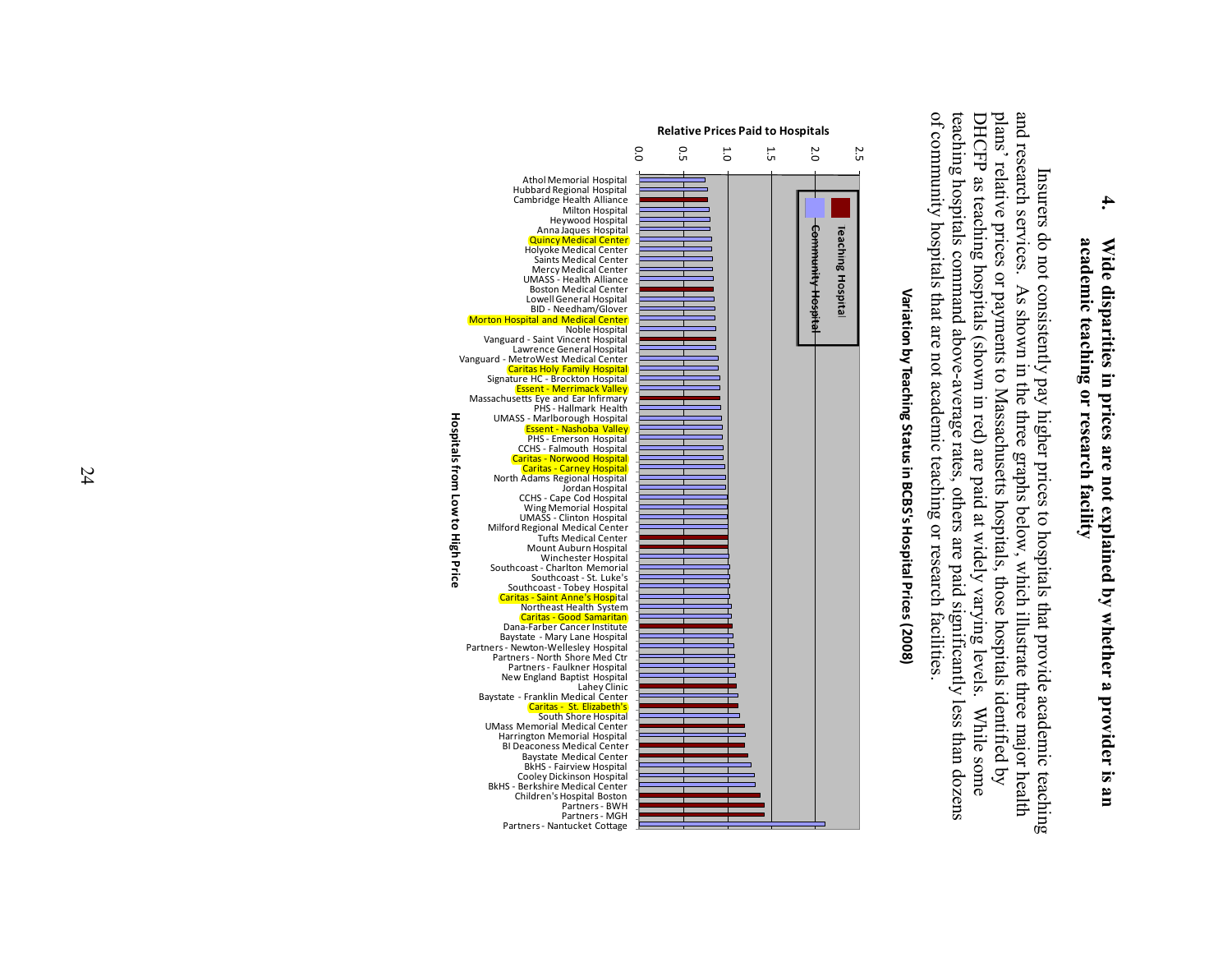# Variation by Teaching Status in HPHC's Hospital Payments (2008) **Variation by Teaching Status in HPHC's Hospital Payments (2008)**

![](_page_15_Figure_1.jpeg)

![](_page_15_Figure_2.jpeg)

![](_page_15_Figure_3.jpeg)

**Hospitals from Low to High Payments**

**High Payments** 

Hospitals from Low to

25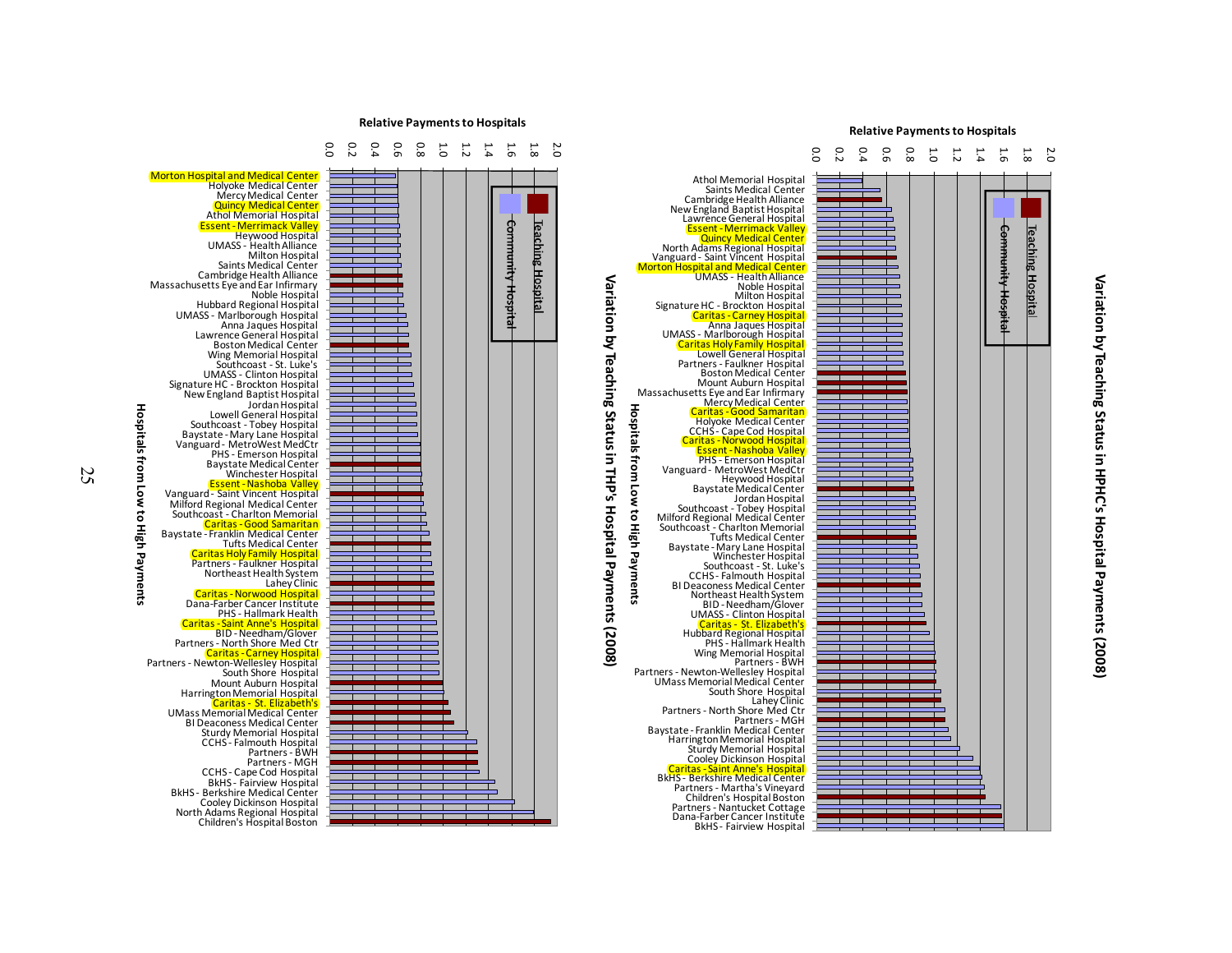global budg illustrate the per member per month TME of major provider groups with those groups paid on a et or otherwise sharing risk shown in red. 21

![](_page_16_Figure_1.jpeg)

Variation by Payment Method in BCBS's Provider Group Health Status Adjusted Total **Variation by Payment Method in BCBS's Provider Group Health Status Adjusted Total** Medical Expenses (2008) **Medical Expenses (2008)**

NEQCA). members with primary care providers at NEQCA (those members with providers at Primary Care LLC, a subgroup of NOTE: In 2008, New England Quality Care Alliance (NEQCA) had a risk-sharing contract for one-third of BCBS's members with primary care providers at NEQCA (those members with providers at Primary Care LLC, a subgroup of NOTE: In 2008, New England Quality Care Alliance (NEQCA) had a risk-sharing contract for one-third of BCBS's

 $\mathbf{r}$ 

general, risk-sharing agreements create incentives for provider groups to reduce their total medical expenses because globally or otherwise sharing risk. While there are many types of risk-sharing contracts in the Commonwealth, in <sup>21</sup> We reflect insurers' own identification of those providers paid on a fee-for-service basis versus those paid service arrangements do not provide any direct incentives for providers to reduce TME. the amount the group earns is linked to the level of TME the group achieves for its patients. service arrangements do not provide any direct incentives for providers to reduce TME. the amount the group earns is linked to the level of TME the group achieves for its patients. By contrast, fee-forgeneral, risk-sharing agreements create incentives for provider groups to reduce their total medical expenses because globally or otherwise sharing risk. While there are many types of risk-sharing contracts in the Commonwealth, in We reflect insurers' own identification of those providers paid on a fee-for-service basis versus those paid By contrast, fee-for-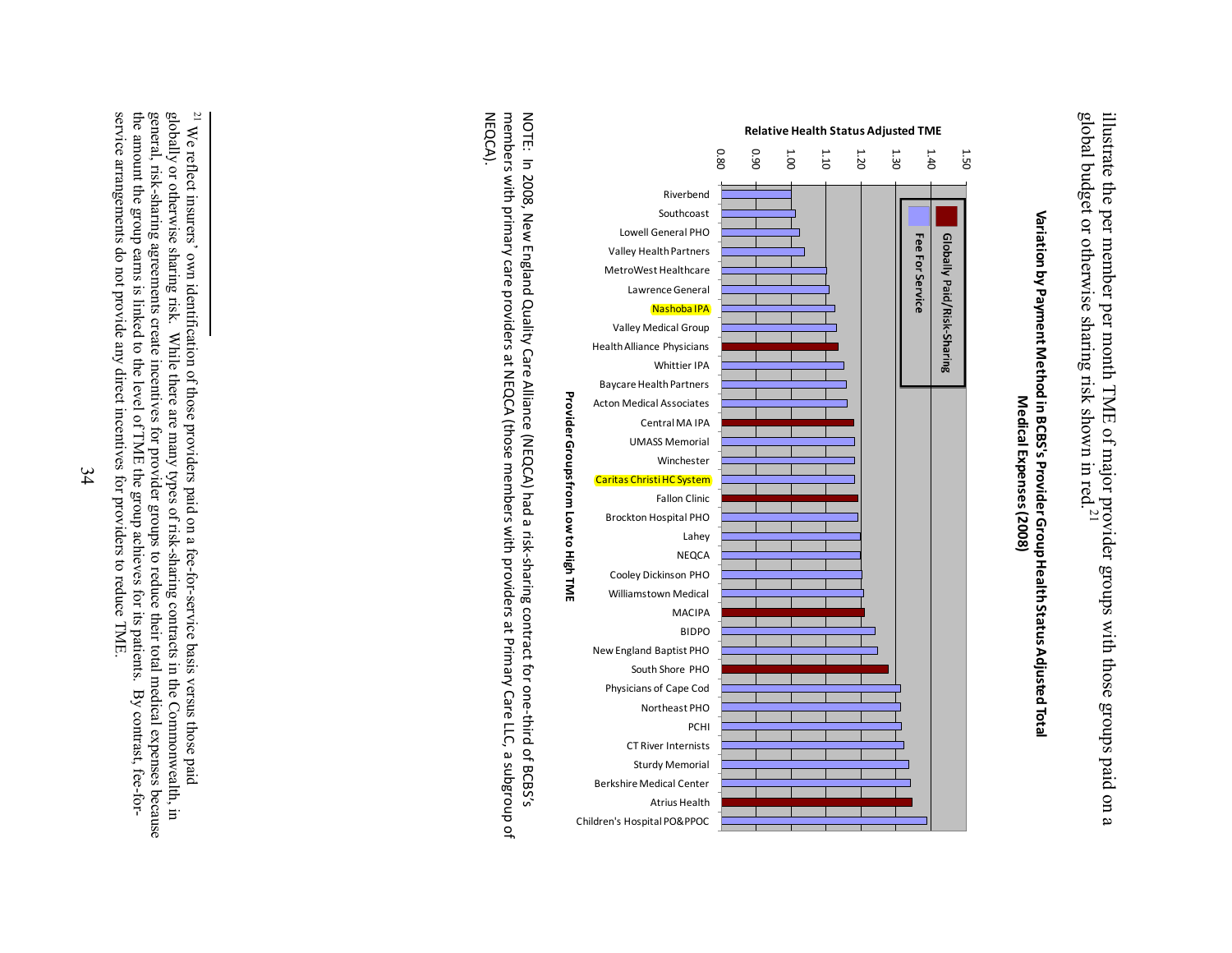![](_page_17_Figure_0.jpeg)

 $\mathbf{r}$ 

<sup>&</sup>lt;sup>22</sup> Note that all risk-sharing providers are reimbursed for some portion of their services on a fee-for-service basis, Note that all risk-sharing providers are reimbursed for some portion of their services on a fee-for-service basis, most notably the care they render to patients insured through PPO products.

most notably the care they render to patients insured through PPO products.  $^{23}$  Health plans track the growth of allowed medical claims. From this, they spending that is attributable to increases in unit price as compared to other factors, including utilization, provider mix, service mix, demographics, and benefit design. mix, service mix, demographics, and benefit design. spending that is attributable to increases in unit price as compared to other factors, including utilization, provider Health plans track the growth of allowed medical claims. From this, they can determine the amount of growth in this, they can determine the amount of growth in